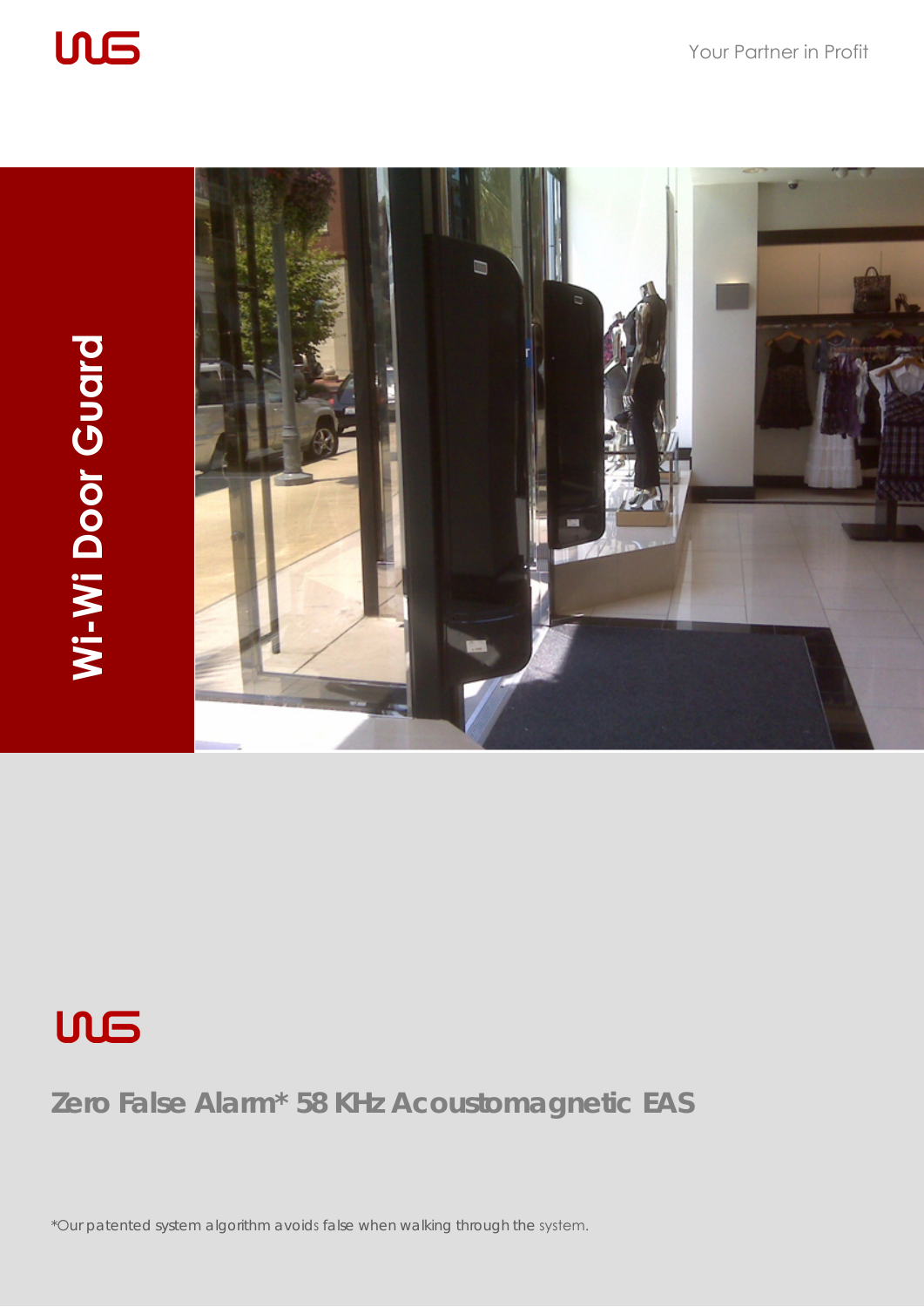$\mathsf{L}\mathsf{L}\mathsf{L}$ 

# Wi-Fi Door Guard

Distinctively designed for any decor, Wi-Fi Door Guard delivers functional/operational superiority over EAS pedestal systems. Wi-Fi Door Guard is available in gray, black and white and upon customer request, customizable with your company logo or any other visual requirements. As its name suggests, Door Guard is attached to the door frame or glass store front. Wi-Fi Door Guard is available as a single or dual antenna.

Exit widths between 6ft and up to 8ft depending on the hard tag used.

## Features & Benefits

Superior detection range

Wi-Fi technology

Fully compatible with all AM tags and labels

Comes in various colors

Patented noise cancellation technology

Alarm volume control

Jammer detection

Optional remote external alarm

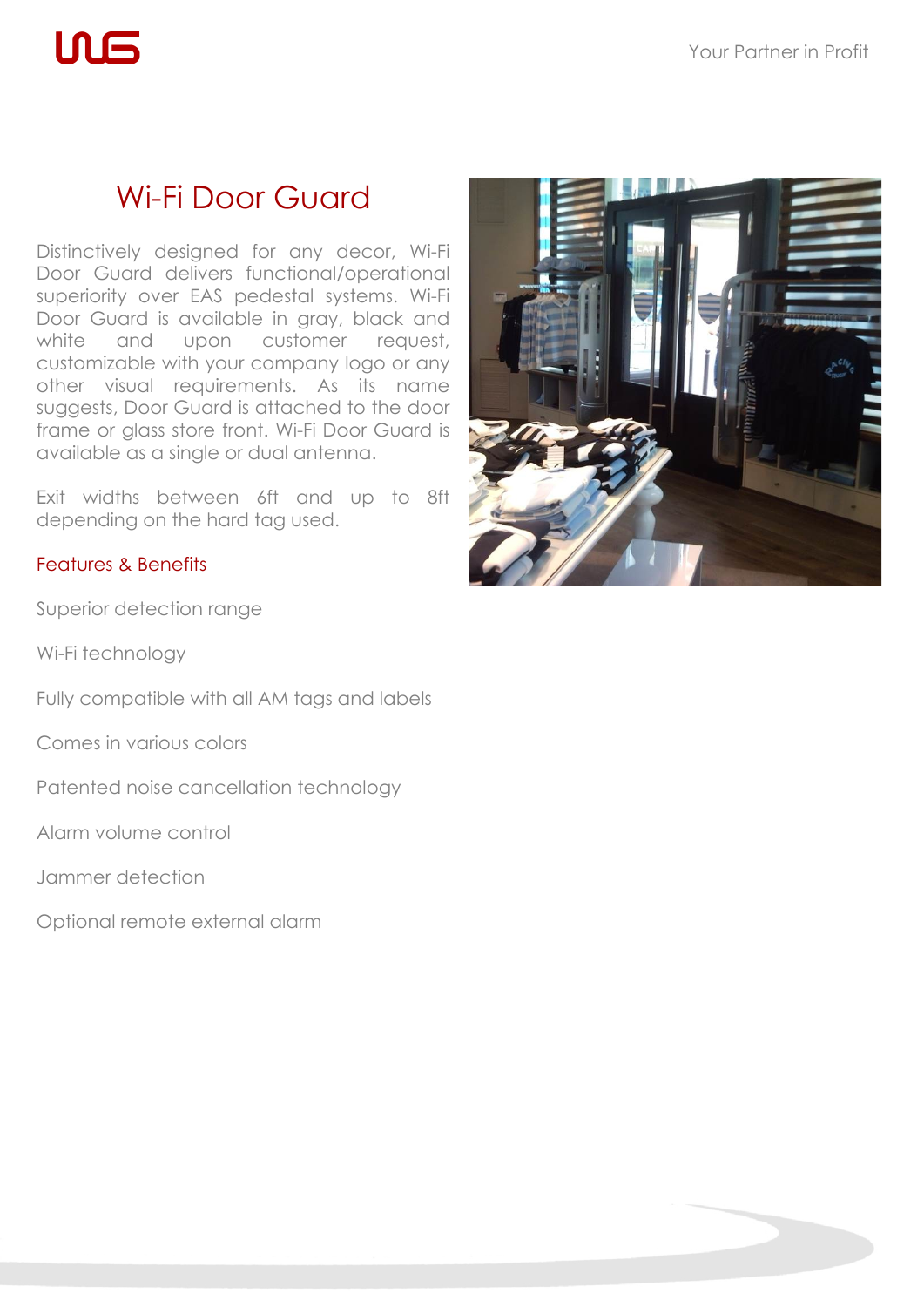

### Door Guard Wi-Fi Specifications:



System controller with SPS Smart Power supply on the mounting plate

| Dimensions:               |                                     |           |
|---------------------------|-------------------------------------|-----------|
| Metal mounting plate:     | $18 \times 13 \times 18$ inches     | $1.1$ lbs |
| <b>System Controller:</b> | $15 \times 5.5 \times 2.8$ inches   | $5.3$ lbs |
| SPS power supply:         | $4.4 \times 5.4 \times 3$ . linches | 7lbs      |
| Adapter-Box:              | $9.5 \times 7.5 \times 3.5$ inches  | $2.5$ lbs |

Floor antenna dimensions:

Door antenna WF FG



Adapter box



Optional external alarm units can be flush mounted into the store ceiling

# Max. Cable length: Antenna / tuning box: 20ft Door Guard cable to Controller max 6ft Tuning box / controller 50ft Controller to external SPS 250 ft with WG EA-Type 2 cable

#### Power Preparations:

110 V (min. 3x2.5 mm ²) Fuse 16 A min.. on dedicated circuit, at the same phase (L1 recommended) for all systems and deactivators at the cash desks. Current consumption max. 50 W per system, and 10/120 W (continuous / peak-pulse) per deactivator . Terminal connection or untwist able sockets. Plastic conduits (1")with inserted pull string is required

External alarm connection 2 conductor alarm cable or CAT 5/6 cable can be used.